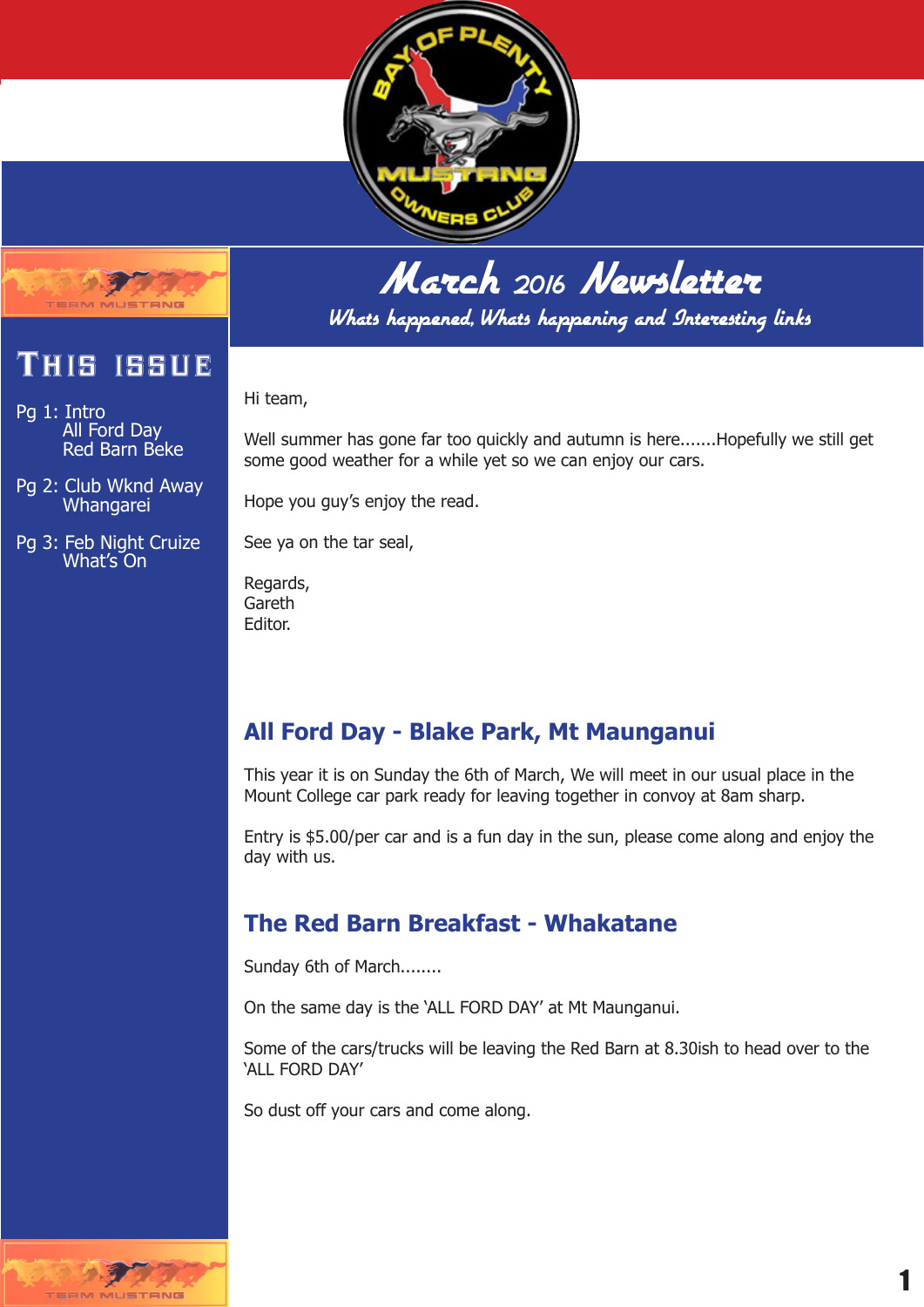

Club Wknd Away - Jan

#### **Club Weekend Away - Whangarei (Jan)**

At 8am 5 cars met at Bethlehem and set off for Waihi to meet up with Paul, with a quick comfort stop and back on the road to meet 3 more cars at woodlands café Hauraki.

Morning tea was enjoyed and a bit of a briefing on the weekend's plans was delivered. Orewa were hosting a hot rod custom car show so we detoured off for a quick look at the hot rods.

Onwards to our lunch stop at Kaiwaka we waited for some to catch up as they were still enjoying the hot rods. After lunch we set off to Whangarei arriving mid-afternoon, once booked in and we all congregated in Paul's room for the usual drinkies, fine session. A light hearted quiz on how well you knew your partners was held with the winners being Grant and Vicki. Pizza was on the menu for some and others went for walk to the town centre for meals.

Meeting at 9am for a short drive to the Packard museum which was opened especially for our group, there was lots of incredible stuff, cars, motorbikes, and guns that our Grant was very impressed with and lots more, I think everybody found something to interest them in such a cool place. All back in cars to head out to Parua Bay for a pub lunch. Before leaving the museum there must off been an oil spill cause my car found it and spun a total of 360 degrees, thank goodness the hand brake was not with me cause I would have been in huge trouble. Now with my car pointing in the right direction it was off to lunch. Brian took us a different way back to Whangarei which was very pleasant. We all stopped outside of Whangarei to re-group and realised we had cars missing, Steve and Paula (oh dear) they had locked their car keys in boot, out with the back seat and crawling thru to the boot to retrieve them. If the dip stick award had been around they would have owned it.

After an enjoyable lunch with another fines session, Dave had organised a shed to go to have a look at a new 2016 super snake…….thanks for that Dave. Some came back for a rest before our evening meal at the basin. Once again enjoyable after a "wee misunderstanding" with owner.

Meeting at 9 am to head off to Albany for the Annual Mini Golf Tournament or maybe we should call it the mustang masters!!! We split up into teams and away we went with lots of fun and laughter our winner this year was Tony Parkes. His name will be put on next to his lovely wife Mellissa. With the golf over time for farewells and the cruise home.

Thank you to all who came and made this another successful trip. I'm already organising 2017, a change to Waitangi weekend so those who enjoy the jet sprints came come too. Thanks again for a great weekend with great people.

Paul Club President

Vicki ensuring everone completes the last "hole in one"



Car Valuer For insurance purposes Dick Ward 5764527 - 0274938458